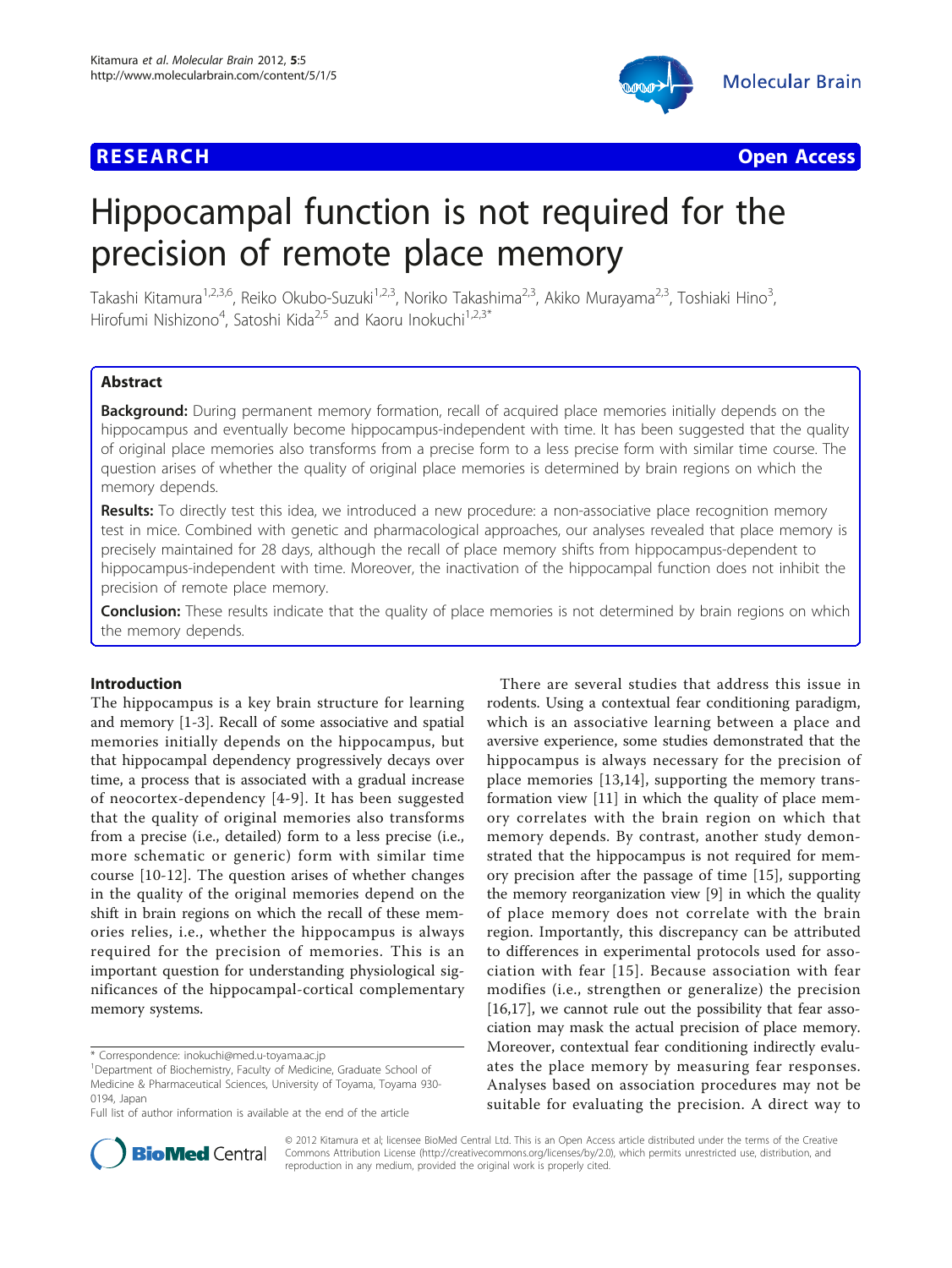address this issue is to measure the place memory *per se* without association protocols. In this study, we introduced a new procedure: a one-trial and non-associative place recognition test in mice. The clear advantage is the absence of any explicit reinforcement. In this procedure, we simply placed mice in a previously experienced vs. novel place. In the previously experienced place, mice exhibited habituation (reduced motility). In the novel context, mice did not show this reduction in motility. Thus, we evaluated the adaptation level as an index of the successful retrieval of place memory. Mice quickly acquired place memory during a free exploration and clearly discriminate experienced place from novel place. Especially mice maintained these memories for one month, which is different from the case in rats [[18\]](#page-6-0). This procedure allows us to directly evaluate the precision of remote place memory. Using this procedure combined with genetic and pharmacological approaches, we examined the relationship between the precision of place memory and the brain region on which that memory depends.

# Materials & methods

# Animals

All animal procedures were conducted in compliance with the guidelines of the National Institutes of Health and were approved by the Animal Care and Use Committee of the University of Toyama and the Mitsubishi Kagaku Institute of Life Sciences. For WT experiments, male C57BL/6JSLC mice at 8 weeks of age were purchased from Sankyo Laboratory (Japan). For experiments using inducible cAMP response element binding protein (CREB) repressor transgenic mice [\[19,20\]](#page-6-0) and  $\alpha$ -Calcium-calmodulin kinase II heterozygous null mutant mice [[21](#page-6-0)-[23](#page-6-0)], the progeny for each line was produced using *in vitro* fertilization and embryo transfer techniques to produce a number of animals sufficient for behavioral testing. Age- and gender-matched littermates were used for the tests. All behavioral experiments were conducted and analyzed by scientists blind to the genotypes of the animals. Food and water were provided ad libitum.

# Cannulation and drug infusion

We used a surgical procedure described previously [[24,25\]](#page-6-0). Briefly, mice were implanted bilaterally with stainless steel guide cannulae (Eicom) using the following stereotactic coordinates:  $AP = -2.0$  mm,  $ML = \pm 1.5$ mm, V = -2.1 mm from the bregma. Mice were allowed to recover for at least 14 days in individual home cages. To transiently inactivate hippocampus, a fluorescentlylabeled  $\gamma$ -aminobutyric acid subtype A receptor agonist (FCM, fluorophore-conjugated muscimol; Molecular Probe) was used. Mice were briefly anesthetized with isoflurane to facilitate the insertion of the injection cannula. FCM (0.8 mM, 0.5 ul) or PBS alone was infused into the dorsal hippocampus at a rate of 0.20  $\mu$ l/min 60 min before the retrieval test. The fluorescent signals of FCM were distributed in the dorsal hippocampus bilaterally. To inhibit protein synthesis in the hippocampus, anisomycin (ANI, 100 μg/μl, 0.75 μl; Sigma) was infused into the dorsal hippocampus bilaterally at a rate of 0.25 μl/min 10 minutes after the learning. For the i.p. injection of ANI, ANI (150 mg/kg, i.p.) was dissolved in PBS (pH adjusted to 7.0-7.4) and administered to mice 10 minutes after the learning. At this dose, ANI inhibits 90% of protein synthesis in the brain during the first 2 hours [[26](#page-6-0)]. For the i.p. injection of  $(R)$ -CPP (10 mg/kg, i.p.; Tocris), an antagonist of N-methyl-D-aspartate receptors, (R)-CPP was dissolved in PBS and administered to mice 4.5 hours before the learning. To examine the effects of disrupting CREB function on place memory formation, we used the transgenic mice that express an inducible CREB repressor in the forebrain, where a dominant-negative CREB protein is fused with the ligand binding domain of a mutant estrogen receptor [[19\]](#page-6-0). Tamoxifen (4-hydroxytamoxifen; 16 mg/kg, i.p. TAM; Sigma), which was dissolved in 10 ml of peanut oil (Sigma), or peanut oil only (OIL) was administered to WT or transgenic mice 6 hours before the learning session.

# Place memory test

Mice were housed individually in plastic cages with laboratory bedding at least 2 weeks before behavioral analyses and maintained on a 12:12 h light:dark cycle. Learning and testing sessions were conducted during the light cycle in a dedicated soundproof behavioral room (Room A: ASA4030, DR40, YAMAHA, JAPAN, (width  $\times$  depth  $\times$  height: 1640  $\times$  1640  $\times$  2160 mm, respectively) or other behavioral room (Room B: width  $\times$  depth  $\times$  height: 3200  $\times$  4380  $\times$  2240 mm, respectively). The square-type (S) chamber had a transparent acrylic-board front wall and gray side and back walls (width  $\times$  depth  $\times$  height: 175  $\times$  165  $\times$  300 mm, respectively), and the chamber floors consisted of 26 stainless steel rods with a diameter of 2 mm that were placed 5 mm apart. The circle-type (C) chamber is cylindrical (diameter  $\times$  height: 170  $\times$  270 mm, respectively) and has a white acrylic-board wall and floor (Figure [1B\)](#page-2-0). During the learning session, mice were placed in the chamber (S or C chamber). After 6 minutes, mice were then returned to their home cages. During the testing session, mice were placed back into experienced chamber or the novel chamber for 3 minutes. At the end of each session, mice were returned to their home cages and the chambers were cleaned with water and 80% ethanol. All experiments were conducted using a video tracking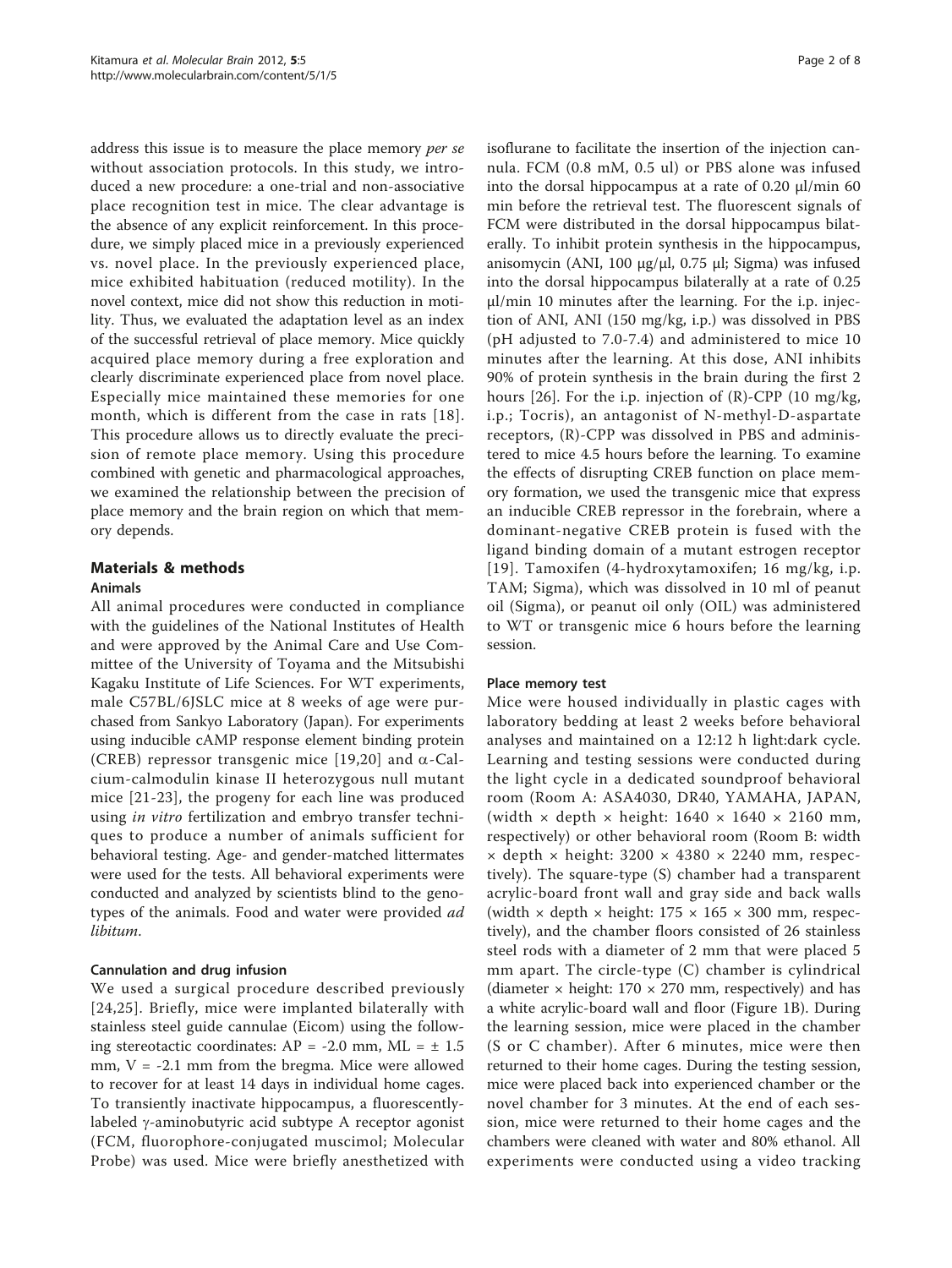<span id="page-2-0"></span>

system (Muromachi Kikai; Japan) to measure the motility of the animals. The motility was calculated as the cumulative area of movement (pixel size) per 0.1 sec in the learning and testing sessions.

#### Contextual fear conditioning

Contextual fear conditioning was carried out as described previously [[24,27,](#page-6-0)[28\]](#page-7-0). Briefly, during the training session, mice were placed in the conditioning chamber (S) in Room A. After 3 minutes, animals were subjected to three unsignaled footshocks (2 sec duration, 0.5 mA, a min apart). After the last shock, mice remained in the chamber for 1 minute and were then returned to their home cages. During the testing session, mice were placed back into the conditioning chamber (S) or the novel chamber (C) for 3 minutes in Room A at 1 day or 28 days after training. At the end of each session, mice were returned to their home cages and the chambers were cleaned with water and 80% ethanol. All experiments were conducted using a video tracking system (Muromachi Kikai; Japan) to measure the freezing behavior of the animals. Freezing was defined as a complete absence of movement, except for respiration. Scoring of the duration of the freezing responses was started after 1 sec of sustained freezing behavior.

#### Statistical analyses

All data are presented as mean ± SEM. The number of animals used is indicated by "n". Comparisons between two-group data were analyzed by unpaired Student's ttests or paired t-tests. Multiple group comparisons were assessed using a one-way, two-way, or repeated

measures analysis of variance (ANOVA), followed by the post-hoc Scheffe's test when significant main effects or interactions were detected. The null hypothesis was rejected at the  $P < 0.05$  level.

## Results

Mice were exposed to a novel square-type (S) chamber to learn this place (Figure 1A, B). One day later, mice were again exposed to the same chamber or a novel circle-type (C) chamber to test memory retrieval (Figure 1A, C). We monitored the motility of mice in the chambers and evaluated the adaptation level for the experienced or novel chamber as an index of the successful retrieval of place memory (Figure 1C, D). Mice showed a reduction in their motility when exposed to the same S chamber (paired t-test;  $t_6 = 9.96$ ,  $P < 0.001$ ) (Figure 1D). By contrast, a six-minute exposure to the S chamber did not induce adaptation in the novel C chamber (paired t-test;  $t_6 = -0.07$ ,  $P > 0.9$ ) (Figure 1C, D). We obtained a similar result when we changed the sequence (C-C paired t-test:  $t_5 = 8.39$ ,  $P < 0.001$ ; C-S paired ttest:  $t_6 = 1.16$ ,  $P > 0.2$ ) (Figure 1D). These results indicate that mice quickly learn the place and completely discriminate the experienced place from the novel place one day after learning. Thus, the adaptation can be used to index place memory.

To validate the potency of this procedure as place memory test, we have characterized the molecular mechanisms of place memory formation (Figure [2](#page-3-0)). We found that the injection of NMDA receptor antagonist disrupted the adaptation 1 day after learning (Figure [2A\)](#page-3-0), and that the tamoxifen-injected CREB transgenic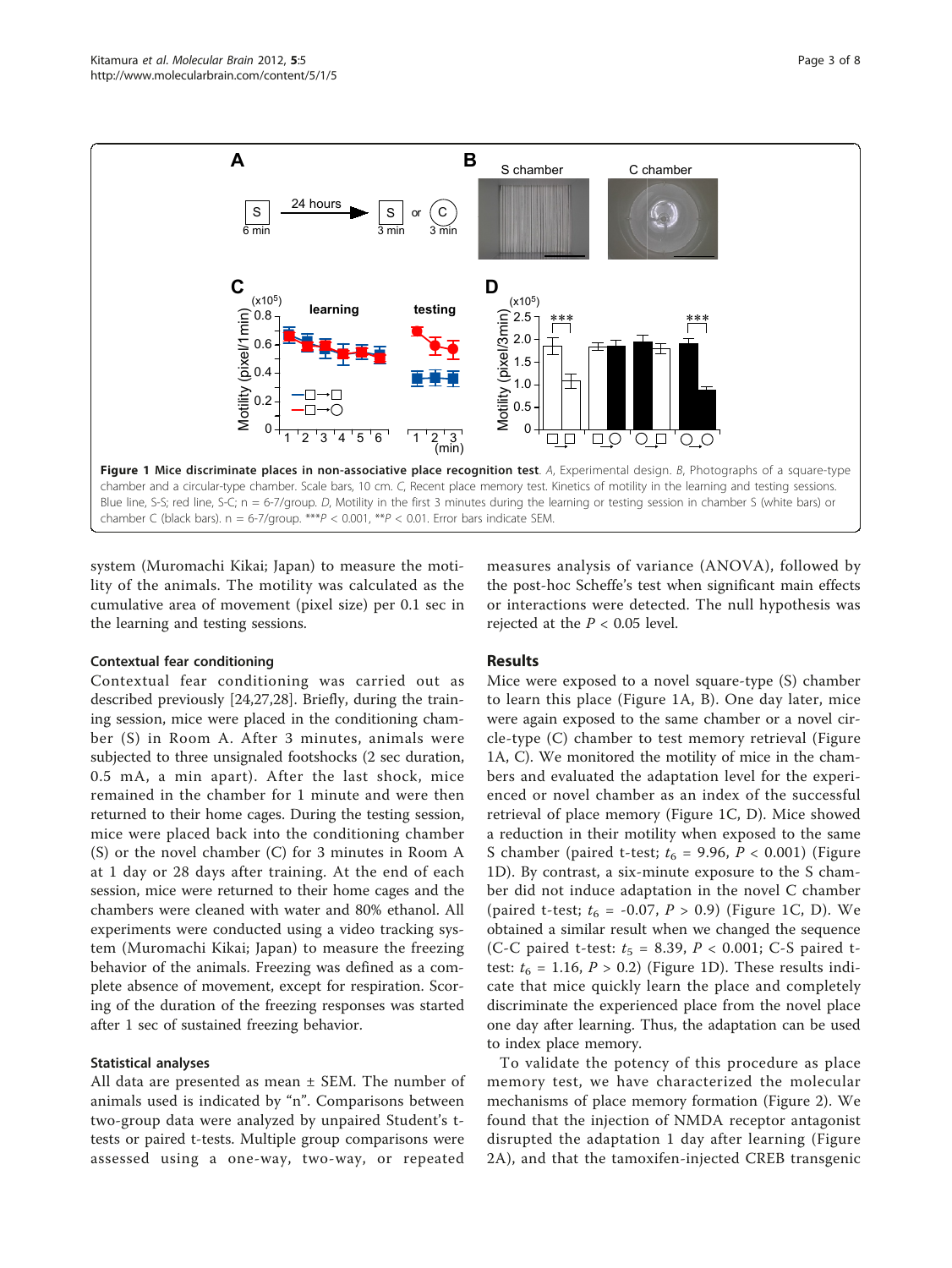<span id="page-3-0"></span>

mice showed less adaptation for chamber S compared with the other groups (Figure 2B), and that an injection of anisomycin into the dorsal hippocampus disrupted the adaptation 1 day after learning (Figure 2E) but not short-term memory (Figure 2C, D). Thus, similar to other forms of hippocampus-dependent memory [[3,](#page-6-0)[29](#page-7-0)], the place memory formation requires the NMDA receptor function, the CREB-mediated transcription (Figure 2B), and the protein synthesis in the hippocampus.

Next, we examined the maintenance of place memory 28 days after learning (Figure [3A](#page-4-0)). In the retrieval test, mice showed adaptation for the experienced S chamber (paired t-test:  $t_5 = 6.48$ ,  $P < 0.002$ ), but not for the novel C chamber (paired t-test:  $t_5 = 0.35$ ,  $P > 0.7$ ) (Figure [3A](#page-4-0)), indicating that mice can discriminate the experienced place from the novel place 28 days after learning. We

further examined the precision of their remote place memory in a variable-rooms/constant-chamber condition, in which mice were placed for 6 minutes in the S chamber in room A and 28 days later these mice were placed in the same S chamber in a different room B (Figure [3A\)](#page-4-0). In novel room B, mice did not show adaptation, even for the previously experienced S chamber (A-B, paired t-test:  $t_{10} = -1.69$ ,  $P > 0.1$ ) (Figure [3A\)](#page-4-0), indicating that mice can detect changes outside of the chamber. This seems to be a similar feature of hippocampal representations, global remapping, in which both the firing location and firing rates of hippocampal pyramidal cells change in variable-room/constant-chamber conditions [\[30,31](#page-7-0)]. These results indicate that the precision of place memory does not decline with time in mice, even with one-trial learning. In marked contrast,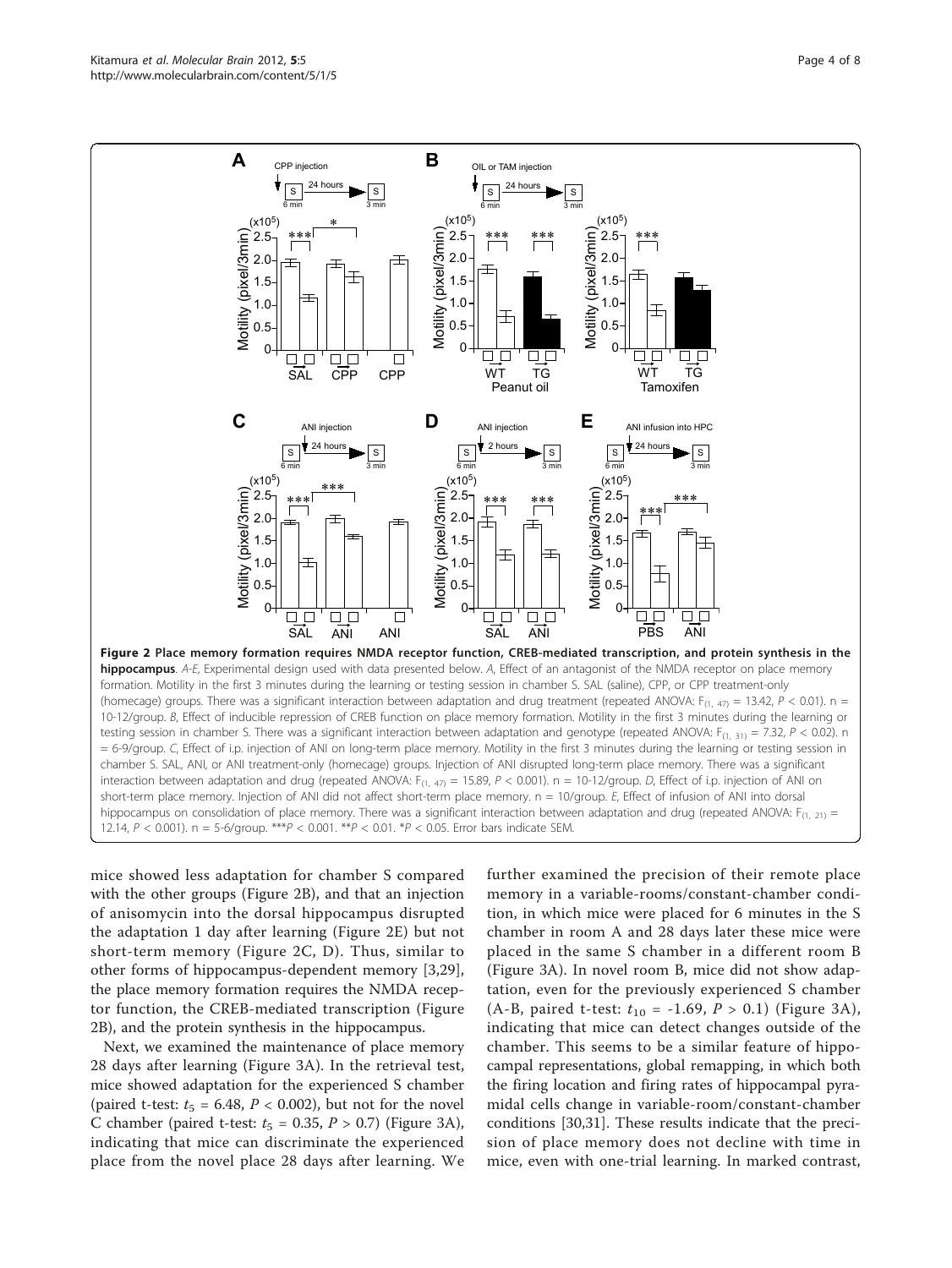<span id="page-4-0"></span>

mice seemed not to discriminate between the S chamber and the C chamber in a remote memory test for contextual fear conditioning (Figure 3B). Mice showed high freezing behavior in both chambers in the 28-day memory retrieval test (S vs C,  $t_{37}$  = -0.20,  $P > 0.8$ ), although mice showed less freezing in the novel C chamber than in the conditioning S chamber in a one-day memory retrieval test (S vs C,  $t_{17} = 3.18$ ,  $P < 0.01$ ) (Figure [1E\)](#page-2-0), as previously reported [[13,15,24](#page-6-0)[,32](#page-7-0)-[34\]](#page-7-0). These results indicate that the fear association can mask the precision of place memory, whose mechanisms may be related to feed-forward inhibition growth in the hippocampus [[34](#page-7-0)].

Alpha-calcium-calmodulin kinase II ( $\alpha$ -CaMKII) heterozygous null mutant (HKO) mice [[21\]](#page-6-0) have severe deficits in cortical long-term potentiation (LTP), whereas hippocampal CA1 LTP is normal [[35\]](#page-7-0). The HKO mice showed high motility compared with agematched litter mate wild-type mice (motility/3 min in Chamber S; WT (n = 10), 192876 ± 11743 pixel; HKO  $(n = 10)$ , 274844 ± 15573 pixel;  $t_{18} = -4.2$ ,  $P < 0.001$ ), as previously reported [[22\]](#page-6-0). Interestingly, HKO mice showed a complete deficit in place memory 28 days later (paired t-test:  $t_{12}$  = -0.36,  $P > 0.7$ ), whereas oneday memory was normal (paired t-test;  $t_{13} = 9.09$ ,  $P <$ 0.001) (Figure [4A\)](#page-5-0). This suggests that cortical plasticity contributes to remote place memory formation. Here, we hypothesized that place memory temporally depends on the hippocampus. To test this, we assessed the contribution of the hippocampus to the retrieval of recent and remote place memories through the transient and pharmacological inactivation of the dorsal hippocampus (Figure [4B-D](#page-5-0)) [[24](#page-6-0)]. The intrahippocampal infusion of

fluorescently-labeled muscimol (FCM) [\[36](#page-7-0)] significantly inhibited the retrieval of 1-day memory (Figure [4B\)](#page-5-0). The infusion of FCM also disrupted memory formation (Figure [4C\)](#page-5-0). Treatment with FCM infusion alone did not affect natural motility (Figure [4B, C\)](#page-5-0). Thus, hippocampal function is essential for the formation and retrieval of recent place memory. Next we examined the remote memory test. In the retrieval test for 28-day memory, both FCM- and phosphate buffered saline (PBS)-infused mice clearly showed adaptation to remotely experienced S chamber (PBS paired t-test:  $t_9 = 6.30$ ,  $P < 0.001$ ; FCM paired t-test:  $t_{10} = 16.9, P < 0.001$ ) (Figure [4D](#page-5-0), left panel). There was no interaction between adaptation and drug treatment (repeated ANOVA:  $F_{(1, 41)} = 0.35$ , P > 0.5). Subsequently, the same animals were subjected to recent memory retrieval test in which hippocampus was inactivated 60 min before the test by additional FCM infusion. The infusion of FCM significantly inhibited adaptation for the recently experienced C chamber (Figure [4D](#page-5-0), right panel). There was a significant interaction between adaptation and drug treatment (repeated ANOVA:  $F_{(1, 41)} = 27.1$ ,  $P < 0.001$ ), indicating that the FCM infusion effectively inactivated the hippocampal function in these animals. Therefore, the retrieval of remote place memory is completely hippocampal neuronal activity-independent.

Finally, we examined whether hippocampal function is required for the precision of remote place memory retrieval. In the retrieval test for 28-day memory, FCMinfused mice were placed in the experienced S chamber or novel C chamber (Figure [4E\)](#page-5-0). FCM-infused mice showed adaptation for the experienced S chamber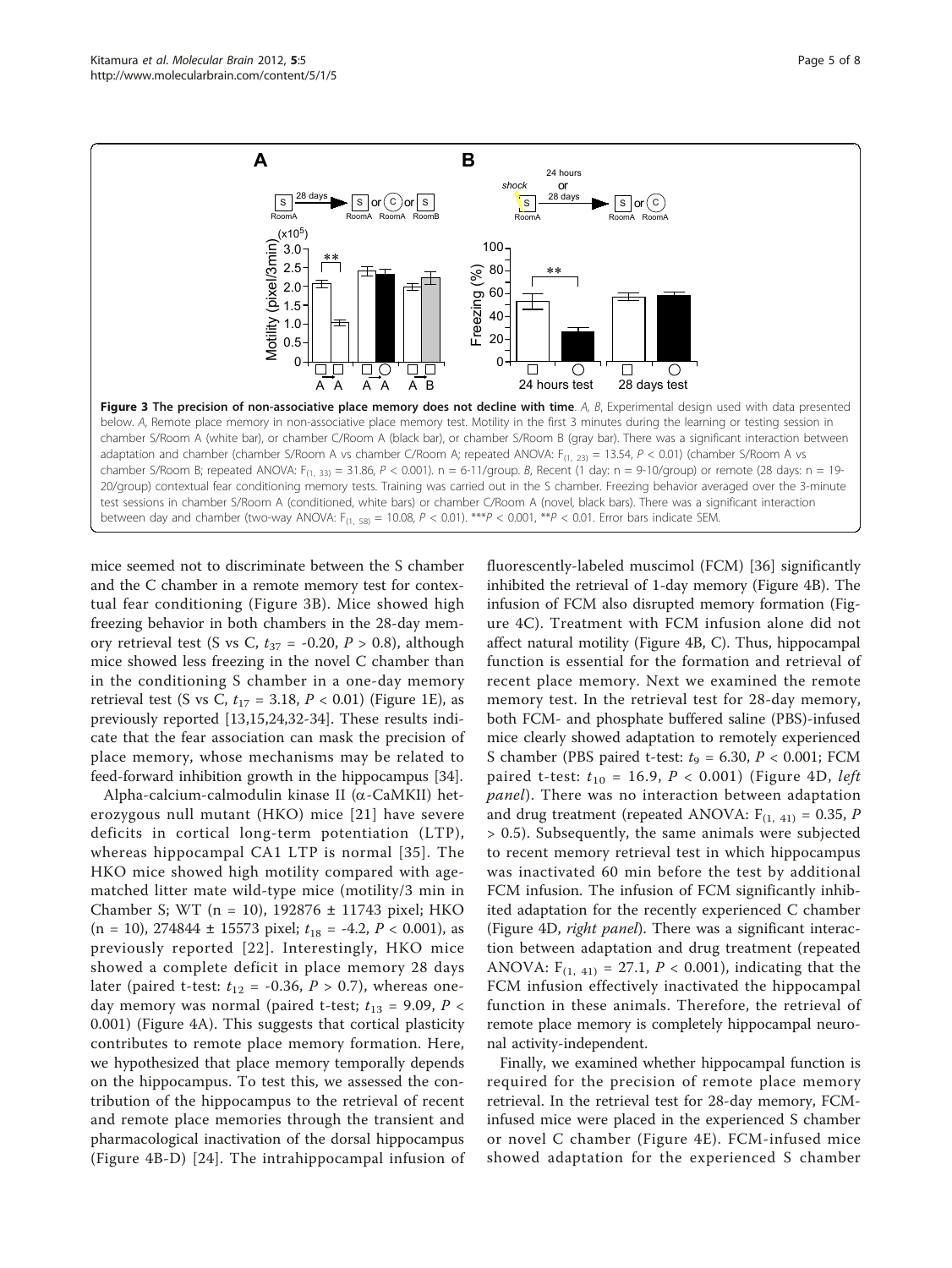<span id="page-5-0"></span>

(C) and the retrieval (B) of recent place memory. Motility in the first 3 minutes during the learning or testing session. There was a significant interaction between adaptation and drug (Figure 4B, repeated ANOVA: F<sub>(1, 29)</sub> = 23.61, P < 0.001) (Figure 4C, repeated ANOVA: F<sub>(1, 33)</sub> = 21.29, P < 0.001). D, Effect of FCM infusion into the hippocampus on the retrieval of remote and recent place memory. Chamber S was used for the remote memory retrieval test. Chamber C was used for the recent memory retrieval test.  $n = 10-11/q$ roup. E, Effect of the FCM infusion into the hippocampus on the retrieval of remote place memory in different chambers and rooms. Motility in the first 3 minutes during the learning or testing session. There was a significant interaction between adaptation and chamber (chamber S/Room A vs chamber C/Room A; repeated ANOVA:  $F_{(1, 39)} = 35.71$ ,  $P < 0.001$ ) (chamber S/Room A vs chamber S/Room B; repeated ANOVA:  $F_{(1, 43)} = 34.99$ ,  $P < 0.001$ ). n = 10-12/group. \*\*\*P < 0.001. Error bars indicate SEM.

(paired t-test:  $t_9 = 12.06$ ,  $P < 0.001$ ), whereas FCMinfused mice did not show adaptation for the novel C chamber (paired t-test:  $t_9 = -0.68$ ,  $P > 0.5$ ) (Figure 4E). We further examined the variable-rooms/constantchamber condition 28 days after learning (Figure 4E). Similar to naive mice (Figure [3A](#page-4-0)), FCM-infused mice did not show adaptation for the experienced S chamber in the novel room B (paired t-test:  $t_{11} = -0.84$ ,  $P > 0.4$ ) (Figure 4E). These results indicate that the pharmacological inactivation of hippocampal function does not inhibit the precision of remote place memory.

#### **Discussion**

In this study, we carried out the contextual fear conditioning test and the non-associative place recognition test under the same experimental condition (same chambers and same exposure time to chamber) (Figure [3\)](#page-4-0). These results clearly indicate that the association with fear masks the actual precision of place memory. Moreover, in contextual fear conditioning mice showed the freezing responses even for unconditioned place in recent memory test (Figure [3B](#page-4-0)) [[13](#page-6-0),[15](#page-6-0),[24](#page-6-0),[32](#page-7-0)-[34\]](#page-7-0), whereas in our non-associative place recognition test mice did not show any adaptation behavior even for similar place in remote memory test (Figure [3A\)](#page-4-0). Therefore, the conclusions of previous studies using contextual fear conditioning [[13-15](#page-6-0)] need to be validated by non-associative protocol. Thus, we examined the contribution of hippocampal function on the precision of remote place memory by non-associative place recognition test.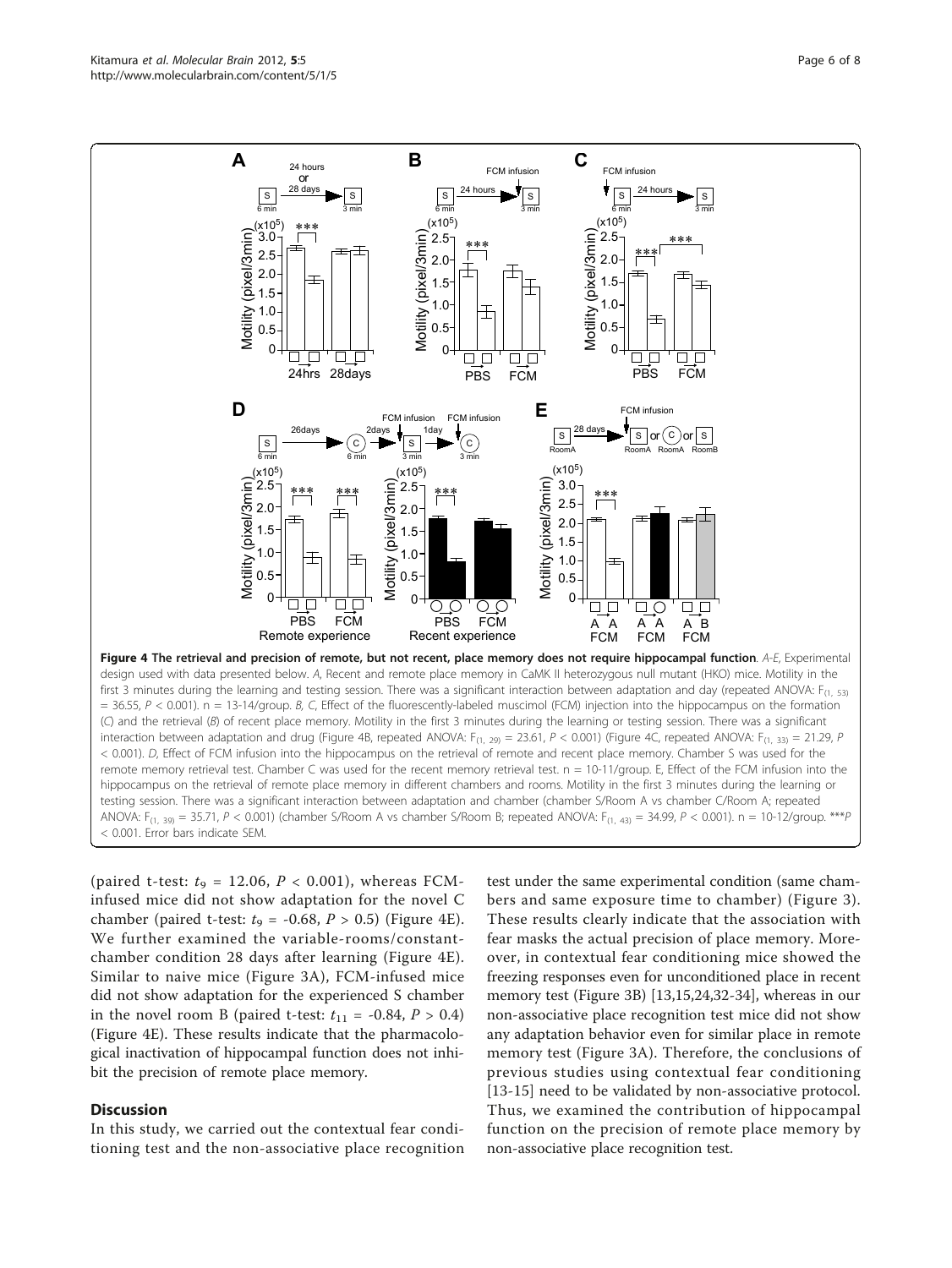<span id="page-6-0"></span>Using this procedure, we found that the place memory is precisely maintained for 28 days, which may require  $\alpha$ -CaMKII-dependent plasticity in the cortex, and that the retrieval of remote place memory (not recent memory) does not require hippocampal function. These results indicate that the quality of a place memory does not correlate with the brain region on which that memory depends. Moreover, we found that the inactivation of hippocampal function does not inhibit the precision of remote place memory. These results indicate that the hippocampal function is not required for the precision of remote place memory. This is consistent with a human case study in which a patient with bilateral extensive hippocampal damage showed intact memories for places learned long ago, but not intact recent place memory [[37\]](#page-7-0). Eight patients with bilateral hippocampal damage were able to recall their remote autobiographical memories [[38](#page-7-0)]. Thus, the quality of original place memories is not determined by brain regions on which the memory depends.

#### Acknowledgements

We thank S. Kamijo, M. Matsuo and H. Hidaka for the care of the animals. We also thank B. Wiltgen and N. Ohkawa for reading the manuscript and for discussions, and all members of the Inokuchi laboratory for daily discussions. This work was supported by the Core Research for Evolutional Science and Technology (CREST) program of the Japan Science and Technology Agency (JST) to K.I., a Grant-in-Aid for Scientific Research (S) to K.I., the Mitsubishi Foundation to K.I., the Uehara Memorial Foundation to K.I., a Grant-in-Aid for Young Scientists (B) to T.K., and the Sasagawa Scientific Research Grant to T. K.

#### Author details

<sup>1</sup>Department of Biochemistry, Faculty of Medicine, Graduate School of Medicine & Pharmaceutical Sciences, University of Toyama, Toyama 930- 0194, Japan. <sup>2</sup>Japan Science and Technology Agency, CREST, Kawaguchi 332-0012, Japan. <sup>3</sup>Mitsubishi Kagaku Institute of Life Sciences, MITILS, Machida, Tokyo 194-8511, Japan. <sup>4</sup>Division of Animal Experimental Laboratory, Life Science Research Center, University of Toyama, Toyama 930-0194, Japan. 5 Department of Bioscience, Faculty of Applied Bioscience, Tokyo University of Agriculture, Tokyo 156-8502, Japan. <sup>6</sup>Present address: RIKEN-MIT Center for Neural Circuit Genetics and the Picower Institute for Learning and Memory, Massachusetts Institute of Technology, Cambridge, 02139, USA.

#### Authors' contributions

T.K. and K.I. designed research; T.K., R.O.-S., N.T., A.M., T.H., H.N., S.K. performed research; T.K., R.O.S., and K.I. analyzed data; T.K., and K.I. wrote the paper; and K.I. supervised the entire project. All authors read and approved the final manuscript.

#### Competing interests

The authors declare that they have no competing interests.

#### Received: 11 January 2012 Accepted: 2 February 2012 Published: 2 February 2012

#### References

- Scoville WB, Milner B: Loss of recent memory after bilateral hippocampal lesions. J Neurol Neurosurg Psychiatry 1957, 20:11-21.
- 2. Squire LR, Stark CE, Clark RE: The medial temporal lobe. Annu Rev Neurosci 2004, 27:279-306.
- 3. In The Hippocampus Book. Edited by: Andersen P, Morris R, Amaral D, Bliss T, O'Keefe J. (New York: Oxford University Press); 2007:.
- 5. McClelland JL, McNaughton BL, O'Reilly RC: Why there are complementary learning systems in the hippocampus and neocortex: insights from the successes and failures of connectionist models of learning and memory. Psychol Rev 1995, 102:419-457.
- 6. Dudai Y: The neurobiology of consolidations, or, how stable is the engram? Annu Rev Psychol 2004, 55:51-86.
- 7. Wiltgen BJ, Brown RA, Talton LE, Silva AJ: New circuits for old memories: the role of the neocortex in consolidation. Neuron 2004, 44:101-108.
- 8. Frankland PW, Bontempi B: The organization of recent and remote memories. Nat Rev Neurosci 2005, 6:119-130.
- 9. Squire LR, Bayley PJ: The neuroscience of remote memory. Curr Opin Neurobiol 2007, 17:185-196.
- 10. Nadel L, Moscovitch M: Memory consolidation, retrograde amnesia and the hippocampal complex. Curr Opin Neurobiol 1997, 7:217-227
- 11. Moscovitch M, Nadel L, Winocur G, Gilboa A, Rosenbaum RS: The cognitive neuroscience of remote episodic, semantic and spatial memory. Curr Opin Neurobiol 2006, 16:179-190.
- 12. McKenzie S, Eichenbaum H: Consolidation and reconsolidation: two lives of memories? Neuron 2011, 71:224-233.
- 13. Winocur G, Moscovitch M, Sekeres M: Memory consolidation or transformation: context manipulation and hippocampal representations of memory. Nat Neurosci 2007, 10:555-557.
- 14. Wiltgen BJ, Zhou M, Cai Y, Balaji J, Karlsson MG, Parivash SN, Li W, Silva AJ: The hippocampus plays a selective role in the retrieval of detailed contextual memories. Curr Biol 2010, 20:1336-1344.
- 15. Wang SH, Teixeira CM, Wheeler AL, Frankland PW: The precision of remote context memories does not require the hippocampus. Nat Neurosci 2009, 12:253-255.
- 16. Houston FP, Stevenson GD, McNaughton BL, Barnes CA: Effects of age on the generalization and incubation of memory in the F344 rat. Learn Mem 1999, 6:111-119.
- 17. Balogh SA, Radcliffe RA, Logue SF, Wehner JM: Contextual and cued fear conditioning in C57BL/6J and DBA/2J mice: context discrimination and the effects of retention interval. Behav Neurosci 2002, 116:947-957.
- 18. Izquierdo I, da Cunha C, Rosat R, Jerusalinsky D, Ferreira MB, Medina JH: Neurotransmitter receptors involved in post-training memory processing by the amygdala, medial septum, and hippocampus of the rat. Behav Neural Biol 1992, 58:16-26.
- 19. Kida S, Josselyn SA, Pena de Ortiz S, Kogan JH, Chevere I, Masushige S, Silva AJ: CREB required for the stability of new and reactivated fear memories. Nat Neurosci 2002, 5:348-355.
- 20. Kim R, Moki R, Kida S: Molecular mechanisms for the destabilization and restabilization of reactivated spatial memory in the Morris water maze. Mol Brain 2011, 4:9.
- 21. Silva AJ, Wang Y, Paylor R, Wehner JM, Stevens CF, Tonegawa S: Alpha calcium/calmodulin kinase II mutant mice: deficient long-term potentiation and impaired spatial learning. Cold Spring Harb Symp Quant Biol 1992, 57:527-539.
- 22. Yamasaki N, Maekawa M, Kobayashi K, Kajii Y, Maeda J, Soma M, Takao K, Tanda K, Ohira K, Toyama K, et al: Alpha-CaMKII deficiency causes immature dentate gyrus, a novel candidate endophenotype of psychiatric disorders. Mol Brain 2008, 1:6.
- 23. Hasegawa S, Furuichi T, Yoshida T, Endoh K, Kato K, Sado M, Maeda R, Kitamoto A, Miyao T, Suzuki R, et al: Transgenic up-regulation of alpha-CaMKII in forebrain leads to increased anxiety-like behaviors and aggression. Mol Brain 2009, 2:6.
- 24. Kitamura T, Saitoh Y, Takashima N, Murayama A, Niibori Y, Ageta H, Sekiguchi M, Sugiyama H, Inokuchi K: Adult neurogenesis modulates the hippocampus-dependent period of associative fear memory. Cell 2009, 139:814-827.
- 25. Kitamura T, Saitoh Y, Murayama A, Sugiyama H, Inokuchi K: LTP induction within a narrow critical period of immature stages enhances the survival of newly generated neurons in the adult rat dentate gyrus. Mol Brain 2010, 3:13.
- 26. Flood JF, Rosenzweig MR, Bennett EL, Orme AE: The influence of duration of protein synthesis inhibition on memory. Physiol Behav 1973, 10:555-562.
- 27. Hayashi F, Takashima N, Murayama A, Inokuchi K: Decreased postnatal neurogenesis in the hippocampus combined with stress experience